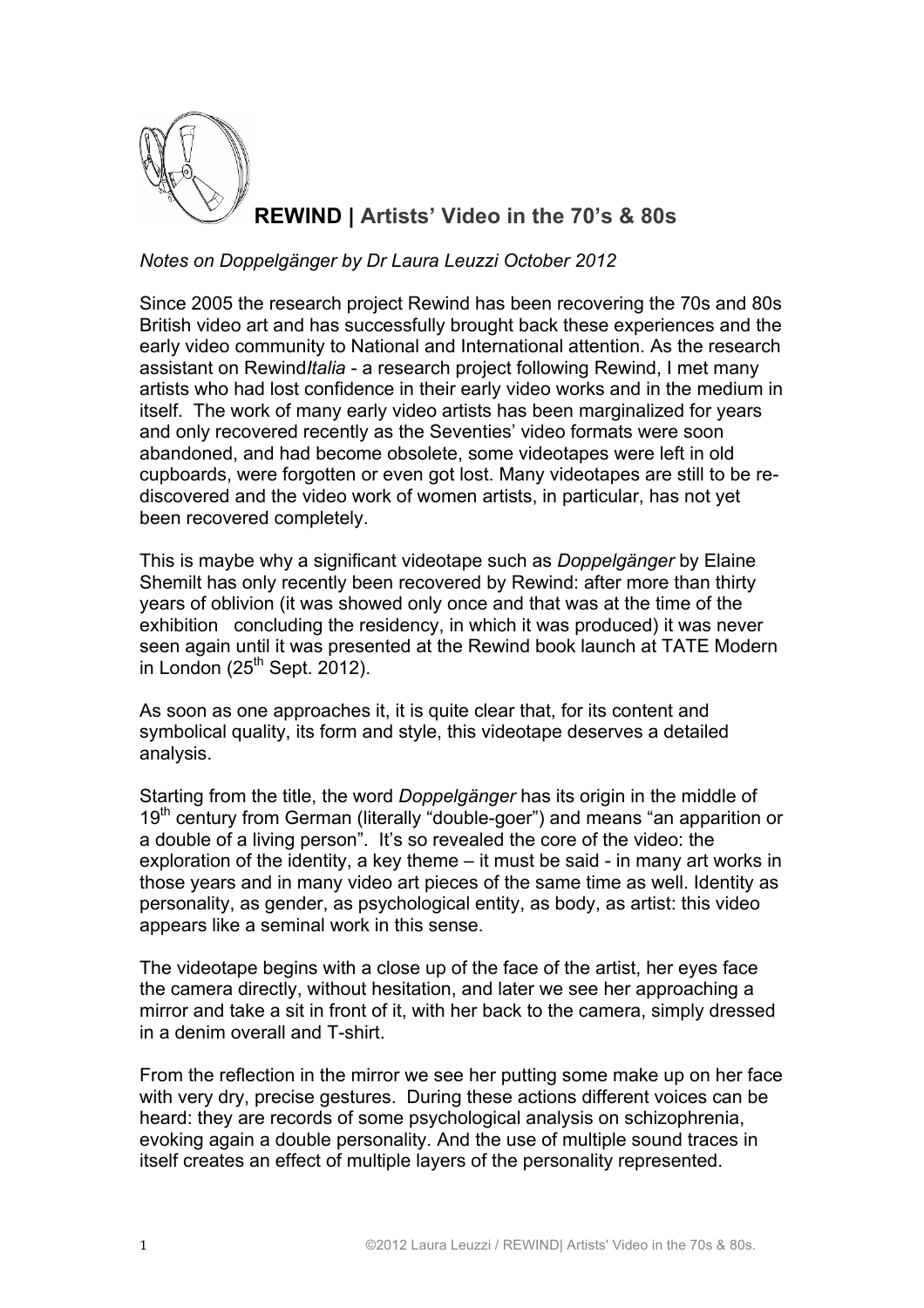At some point, twice, this performance is interrupted by another image: it's showed the face of the artist, beautifully dressed, with her hair combed and her make up on. This frozen portrait begins slightly to move creating many doubles of her face.

Than the action goes back to what we could call the mirror set: and it's evident now how the make up that the artist has put on her skin has become too much. We can distinguish the borders of it on her forehead: her face has become a mask with an effect that it's similar to the theatre make up. At that point she drops the concealer and takes a dark drawing pen: and like on canvas, evoking the traditional image and position of the painter, and the use of mirror in self-portraits, she begins to draw on the mirror in front of her. From the eyebrow to the shadow of the nose, and later the lips and the oval of the face, the hair, the neck and shoulders, the artist shapes a sort of double of herself following the traces/borders of her real image reflected. Another mask in black and red (for the lips, that can be distinguished even in the b/w) is so created and it gets mingled to the reflected image of the artist.

So this situation evokes inevitably the myth of Narcissus: but the reflected image of the artist is twisted by its own hand, creating a phantasmatic double – the *doppelgänger* - that stands in front of her. Even the mirror in this case it's double: the material one on the scene and the electronic one given by the eye of the camera (as the artist looks into it at beginning of the video but also as the mirror evokes in some sense the monitor).

Furthermore this *doppelgänger* seems to be part of herself: she continues to work on its image moving her face and mimicking the gestures of when you put lipstick on with her lips, continuing to look at herself to the mirror like checking the result.

Again in the end of the performance other images of the body and the face of the artist with the overlapping of other body/face images which evoke these multifaceted personality, are showed.

And finally we get back to the mirror set and the artist has gone: the *doppelgänger* has taken her place.

It's clear from this brief analysis that *Doppelgänger* is not the mere record of a performance but it's a video art work in itself with its own autonomy which exploits the *medium* and its nature in a very distinguished way: video becomes a tool for introspection and expression/representation of the inner self, to build an intense image of the personal and public portrait. In fact, video as a time based medium allows the artist to show the genesis of that image, the process of its making and the gesture of the artist as part of it. Furthermore, the continuous mix between the action of the drawing (mirror set) and the images of the artist (her face, naked body) creates a stratification of layers that open window in her inner life, in what relies under the image, under the surface.